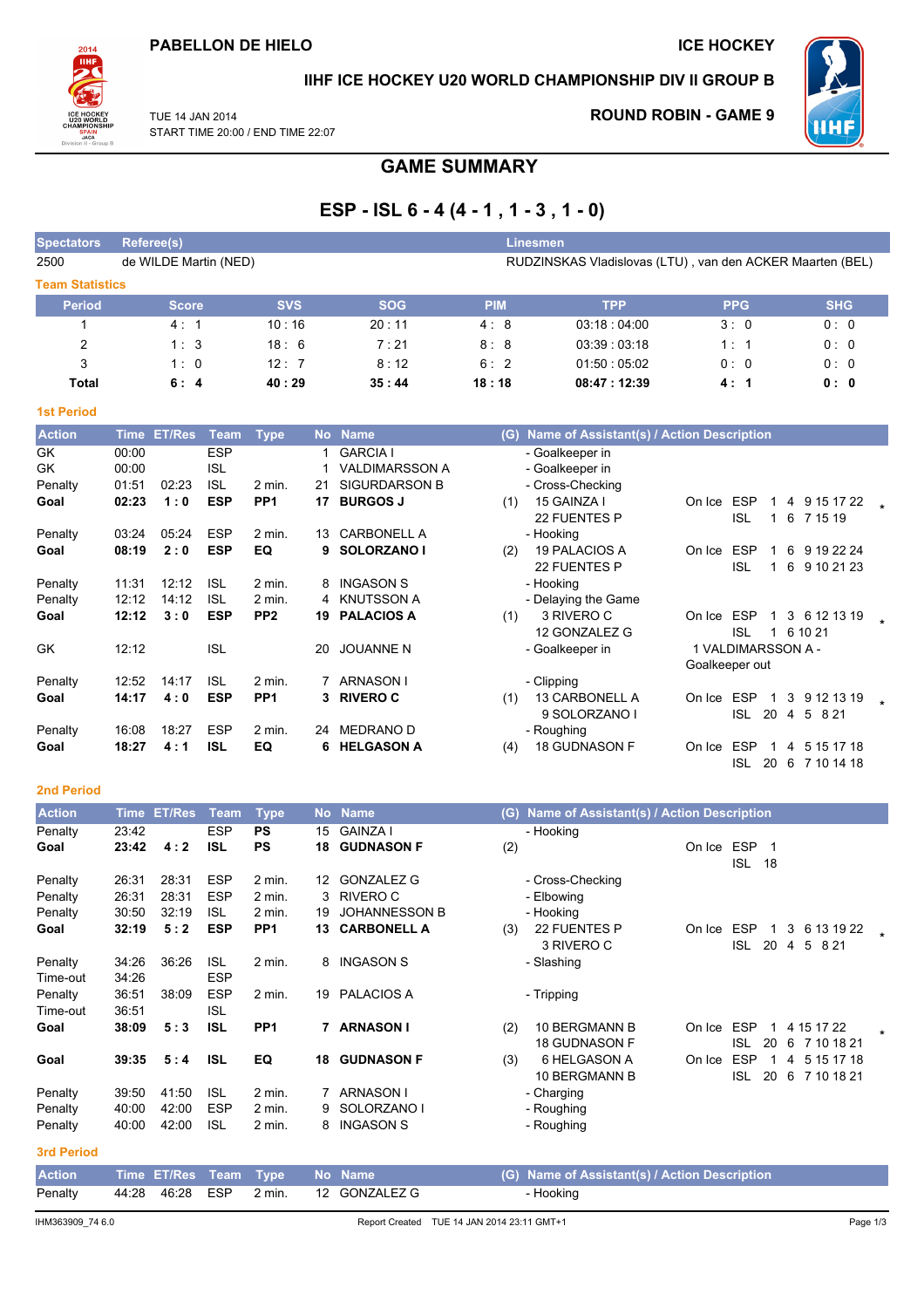# PABELLON DE HIELO

### **ICE HOCKEY**



Action Penalty

Goal

GK

 $GK$ 

Penalty

Penalty

### IIHF ICE HOCKEY U20 WORLD CHAMPIONSHIP DIV II GROUP B

TUE 14 JAN 2014  $\sqrt{5}$  CND TIME 22:07

ESP

 $2$  min.

# **ROUND ROBIN - GAME 9**



|       | START TIME 20:00 / END TIME 22:07 |            |        |                |     |                                               |                               |  |  |                    |  |
|-------|-----------------------------------|------------|--------|----------------|-----|-----------------------------------------------|-------------------------------|--|--|--------------------|--|
|       | Time ET/Res Team Type             |            |        | No Name        |     | (G) Name of Assistant(s) / Action Description |                               |  |  |                    |  |
|       | 50:12 52:12 ESP                   |            | 2 min. | 13 CARBONELL A |     | - Hooking                                     |                               |  |  |                    |  |
|       | $58:24$ 6:4                       | ESP        | EQ.    | 13 CARBONELL A | (4) | 15 GAINZA I                                   | On Ice ESP 1 4 5 6 13 15      |  |  |                    |  |
|       |                                   |            |        |                |     |                                               |                               |  |  | ISL 20 4 5 6 10 18 |  |
| 58:58 | 60:00                             | <b>ESP</b> | 2 min. | 9 SOLORZANO I  |     | - Tripping                                    |                               |  |  |                    |  |
| 58:58 |                                   | ISL        |        |                |     |                                               | 20 JOUANNE N - Goalkeeper out |  |  |                    |  |

1 GARCIA I - Goalkeeper out

#### **Goalkeeper Records**

60:00

60:00 60:00 ISL

#### Team: ESP - Spain

|  |  |  |  | Team: ISL - Iceland |
|--|--|--|--|---------------------|
|--|--|--|--|---------------------|

- Roughing

| No Name          | SOG | <b>SVS</b> | <b>MIP</b> | No Name            | <b>SOG</b> | <b>SVS</b> | <b>MIP</b> |
|------------------|-----|------------|------------|--------------------|------------|------------|------------|
| 1 GARCIA Ignacio | 44  | 40         | 60:00      | 20 JOUANNE Nicolas | --         | 10         | 46:46      |
| 20 BERMEJO Oscar |     |            |            | VALDIMARSSON Atli  |            |            | 12:12      |

21 SIGURDARSON B

#### **Game Statistics**

| Team : ESP (black)   |                            |                |    |          |                |                |          |              |        |                |                      |                |           |                         |             |
|----------------------|----------------------------|----------------|----|----------|----------------|----------------|----------|--------------|--------|----------------|----------------------|----------------|-----------|-------------------------|-------------|
|                      | Head Coach: LISSPERS Lars  |                |    |          |                |                |          |              |        |                | <b>Shots on Goal</b> |                |           |                         |             |
| <b>No Pos</b>        | <b>Name</b>                | G              | A  | P        | <b>PIM</b>     | FO+            | FO-      | $FO+/-$      | FO%    |                | 2                    | 3              | <b>OT</b> | <b>TS</b>               | $+/-$       |
| 4 D                  | VEA Jorge +A               | 0              | 0  | 0        | 0              | 0              | 0        | 0            | 0.00   | 1              | $\mathbf 0$          |                |           | $\overline{2}$          | $-1$        |
| F<br>6               | <b>ALVAREZ Daniel</b>      | 0              | 0  | $\Omega$ | 0              | $\mathbf 0$    | 0        | 0            | 0.00   | 0              | $\Omega$             |                |           |                         | $+2$        |
| F<br>9               | SOLORZANO Ignacio          |                |    | 2        | 4              | 5              | 0        | 5            | 100.00 | 2              | 0                    | 0              |           | $\overline{2}$          | $+1$        |
| 15 D                 | GAINZA Inigo               | 0              | 2  | 2        | 0              | $\mathbf 0$    | 0        | 0            | 0.00   |                |                      | 0              |           | $\boldsymbol{2}$        | $-1$        |
| 22 F                 | FUENTES Patricio +C        | 0              | 3  | 3        | $\Omega$       | 13             | 13       | 0            | 50.00  | $\overline{2}$ | $\Omega$             | $\overline{2}$ |           | 4                       | $+1$        |
| F<br>3               | <b>RIVERO Carlos</b>       |                | 2  | 3        | $\overline{c}$ | 0              | 0        | 0            | 0.00   | 4              | 1                    |                |           | 6                       | 0           |
| F<br>12 <sup>°</sup> | <b>GONZALEZ Gaston</b>     | 0              |    |          | 4              | 4              |          | $-3$         | 36.36  | 1              | 0                    |                |           | $\overline{\mathbf{c}}$ | $\mathbf 0$ |
| $\mathsf{F}$<br>13   | <b>CARBONELL Alejandro</b> | $\overline{c}$ |    | 3        | $\overline{4}$ | $\overline{c}$ | 4        | $-2$         | 33.33  | 3              | 1                    | $\overline{2}$ |           | 6                       | $+1$        |
| D<br>19              | PALACIOS Andres (BP)       |                |    | 2        | 2              | 0              | 0        | $\Omega$     | 0.00   |                | 0                    | 0              |           |                         | $+1$        |
| 24 D                 | MEDRANO Daniel +A          | 0              | 0  | $\Omega$ | $\overline{2}$ | $\Omega$       | $\Omega$ | $\Omega$     | 0.00   | 0              | $\Omega$             | 0              |           | $\Omega$                | $+1$        |
| F<br>5               | <b>RUIZ Gonzalo</b>        | 0              | 0  | 0        | 0              | 1              | 0        | 1            | 100.00 | 1              | $\overline{2}$       | 0              |           | 3                       | $-1$        |
| 14 D                 | <b>MANERO Manuel</b>       | 0              | 0  | 0        | $\mathbf 0$    | 0              | 0        | 0            | 0.00   | 0              | $\mathbf{0}$         | 0              |           | 0                       | 0           |
| 16<br>D              | <b>GARCIA Alfonso</b>      | 0              | 0  | $\Omega$ | 0              | $\mathbf 0$    | 0        | 0            | 0.00   |                |                      | 0              |           | $\overline{2}$          | 0           |
| F<br>17              | <b>BURGOS Jorge</b>        |                | 0  |          | 0              | 1              | 0        | $\mathbf{1}$ | 100.00 | 1              | $\Omega$             | 0              |           |                         | $-2$        |
| 18 F                 | FERNANDEZ-POLA Angel       | 0              | 0  | $\Omega$ | $\Omega$       | 8              | 9        | -1           | 47.06  | 0              | 1                    | 0              |           |                         | $-2$        |
| 7 F                  | <b>CERDA Paul</b>          | 0              | 0  | 0        | 0              | 0              | 0        | 0            | 0.00   | 2              | 0                    | 0              |           | 2                       | 0           |
| D<br>10              | <b>ARRINDA Ander</b>       | 0              | 0  | 0        | 0              | $\mathbf 0$    | 0        | 0            | 0.00   | 0              | $\mathbf 0$          | 0              |           | 0                       | $\mathbf 0$ |
| F<br>11              | PANTOJA Pablo              | 0              | 0  | $\Omega$ | $\Omega$       | $\mathbf 0$    | 0        | 0            | 0.00   | 0              | $\Omega$             | 0              |           | $\Omega$                | $\pmb{0}$   |
| F<br>21              | <b>RUBIO Oriol</b>         | 0              | 0  | 0        | 0              | $\mathbf{0}$   | 0        | 0            | 0.00   | 0              | $\mathbf 0$          | 0              |           | 0                       | $\mathbf 0$ |
| 1 GK                 | GARCIA Ignacio             | $\Omega$       | 0  | $\Omega$ | 0              |                |          |              |        | 0              | $\Omega$             | 0              |           | $\mathbf 0$             |             |
| GK<br>20             | <b>BERMEJO Oscar</b>       | 0              | 0  | 0        | 0              |                |          |              |        | 0              | 0                    | 0              |           | 0                       |             |
| Total                |                            | 6              | 11 | 17       | 18             | 34             | 33       | 1            | 50.75  | 20             | 7                    | 8              |           | 35                      |             |

#### Team : ISL (white)

|               | <b>Head Coach: FODER Lars</b> |   |   |          |              |          |     |                |        |                | <b>Shots on Goal</b> |   |           |                |       |
|---------------|-------------------------------|---|---|----------|--------------|----------|-----|----------------|--------|----------------|----------------------|---|-----------|----------------|-------|
| <b>No Pos</b> | <b>Name</b>                   | G | А | P        | <b>PIM</b>   | $FO+$    | FO- | $FO+/-$        | FO%    |                | $\overline{2}$       | 3 | <b>OT</b> | ΤS             | $+/-$ |
| 6 D           | HELGASON Andri +A             |   |   | 2        | $\mathbf{0}$ | 0        | 0   | 0              | 0.00   | 4              | 3                    | 2 |           | 9              | 0     |
| 9 D           | <b>OLAFSSON Viktor</b>        |   |   |          | 0            | 0        |     | 0              | 0.00   | 0              | 0                    |   |           |                | -1    |
| 10 F          | <b>BERGMANN Brynjar</b>       | 0 |   | 2        | 0            | 0        |     | 0              | 0.00   | 1              | 3                    | 2 |           | 6              | 0     |
| 18 F          | <b>GUDNASON Falur</b>         | 2 | 2 | 4        | 0            | 17       | 16  |                | 51.52  | 1              | 4                    |   |           | 6              | $+1$  |
| 23 F          | <b>SNORRASON Sturla</b>       | U | 0 | $\Omega$ | 0            |          | 0   |                | 100.00 | 0              | 0                    | 0 |           | 0              | -1    |
| 4 F           | <b>KNUTSSON Aron</b>          | 0 | 0 | 0        | 2            |          | 0   |                | 100.00 |                |                      |   |           | 3              | -1    |
| 5 D           | <b>MAGNUSSON Daniel H</b>     | 0 | 0 | 0        | $\Omega$     | 0        | 0   | 0              | 0.00   | 0              |                      | 0 |           |                | -1    |
| 8 D           | <b>INGASON Steindor</b>       | 0 | 0 | 0        | 6            | 0        |     | 0              | 0.00   | 0              | 0                    |   |           |                | 0     |
| 14 F          | <b>MAGNUSSON Daniel S</b>     | 0 |   |          | 0            | 0        |     | 0              | 0.00   |                | 0                    |   |           |                | $+1$  |
| 21 F          | SIGURDARSON Bjorn +A          | U | 0 | 0        | 4            | 8        | 6   | 2              | 57.14  | $\overline{2}$ | 2                    | 2 |           | 6              | 0     |
| 3 D           | <b>SVAVARSSON Viktor</b>      | 0 |   | 0        | 0            | 0        | 0   | 0              | 0.00   | 0              | 2                    |   |           | $\overline{2}$ | 0     |
| 7 D           | ARNASON Ingthor +C            |   | 0 |          | 4            | $\Omega$ |     | 0              | 0.00   | 1              | 3                    |   |           |                | $+2$  |
| 11 D          | <b>GUDLAUGSSON Kari</b>       |   | 0 |          | 0            | 2        |     | $\overline{2}$ | 100.00 | 0              |                      |   |           |                | 0     |
| F<br>15       | <b>SIGRUNARSON Hafthor</b>    |   | 0 |          | 0            |          | 2   | -1             | 33.33  | 0              |                      |   |           |                | 0     |
| 19 F          | <b>JOHANNESSON Bjarki</b>     | 0 | 0 |          | 2            | 3        | 10  | -7             | 23.08  | 0              | $\Omega$             |   |           |                | 0     |